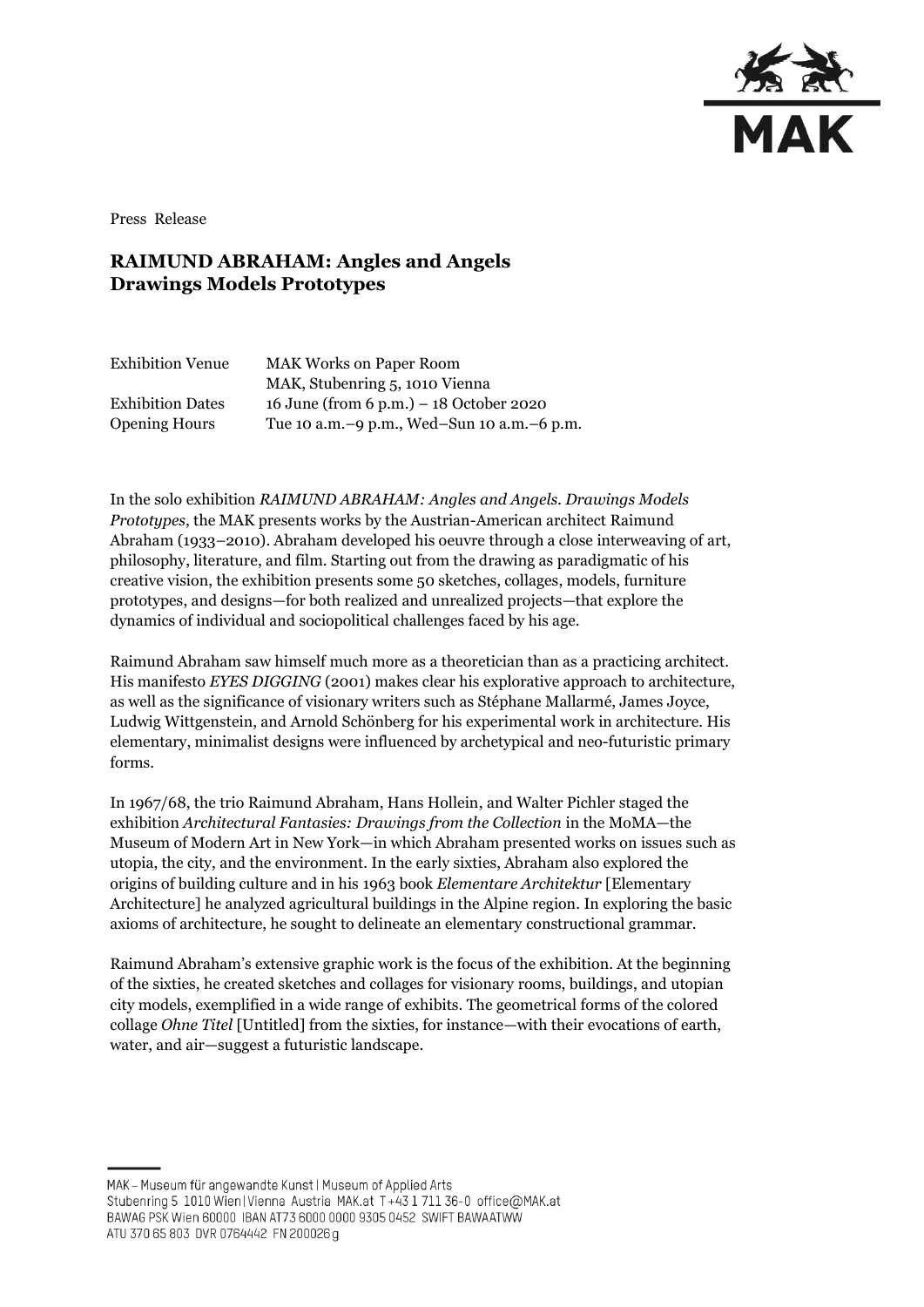

*Megabridge* (1964), *Continuous Building Project* (1967), *Universal House* (1967), and *Moon Crater City* (1967) exemplify Abraham's studies on "linear cities." They describe architectonic environments related to the classicistic revolutionary architecture and manifestos of the sixties—to space exploration and the modular designs of the British architecture collective ARCHIGRAM (1963–1974). The ideas in these projects were further developed by Abraham in the unrealized 1991 *Kugel-Projekt* [Sphere Project] for the MAK Terrace Plateau in the Museum Garden.

Raimund Abraham networked both nationally and internationally with artists, artchitects, and movie makers, including Hermann Nitsch, Dieter Roth, Peter Kubelka, Walter Pichler, Hans Hollein, Vito Acconci, Peter Eisenman, and Lebbeus Woods, as well as movie director Jonas Mekas. Mekas created a six-hour homage to Abraham in his 2013 *Scenes from the Life of Raimund Abraham*, that will be shown as part of the exhibition's supporting program on 25 August, 5 September, 22 September and 26 September 2020 in the MAK Lecture Hall (more details at MAK.at).

A fine example of Raimund Abraham's playful approach to geometry, arithmetic, and proportion is his unrealized project *House for Euklid* (1983), in which architecture is grasped as movement and mechanism, giving form to kinetic space and the potential dormant in infinity. Abraham demonstrated the power of political symbolism in architecture in his 1981/82 sketch *Kirche an der Berliner Mauer* [Church on the Berlin Wall]. This unrealized project may be read as symbolizing the social unity of Germany and Europe.

Raimund Abraham's major work, the spectacular new building for the Austrian Cultural Forum in New York dating from 2002, is one of the most significant contributions to contemporary architecture in Manhattan. Christoph Thun-Hohenstein, from September 1999 to August 2007 Director of the Austrian Cultural Forum—an institution founded by private initiative in 1942 as a center of resistance to the National-Socialist regime—accompanied the completion and opening of the new building and was responsible for the Forum's program until 2007. Abraham, who trenchantly described the skyscraper as a "guillotine," broke up the monotony of the slender 84 meter high and 7.5 meter wide building with staggered façade elements and a surreal interplay of glass, aluminum, and zinc surfaces.

As one of his late works, Raimund Abraham planned the posthumously completed *Haus für Musiker* [House for Musicians] (1996–2010) as part of the Hombroich Museum Island project on the site of the former NATO missile base in Neuss, Germany. "The structure is not a building but a city for four inhabitants. The basic idea behind the structure is determined by an equilateral triangle. Triangle and circle form the focus. When architecture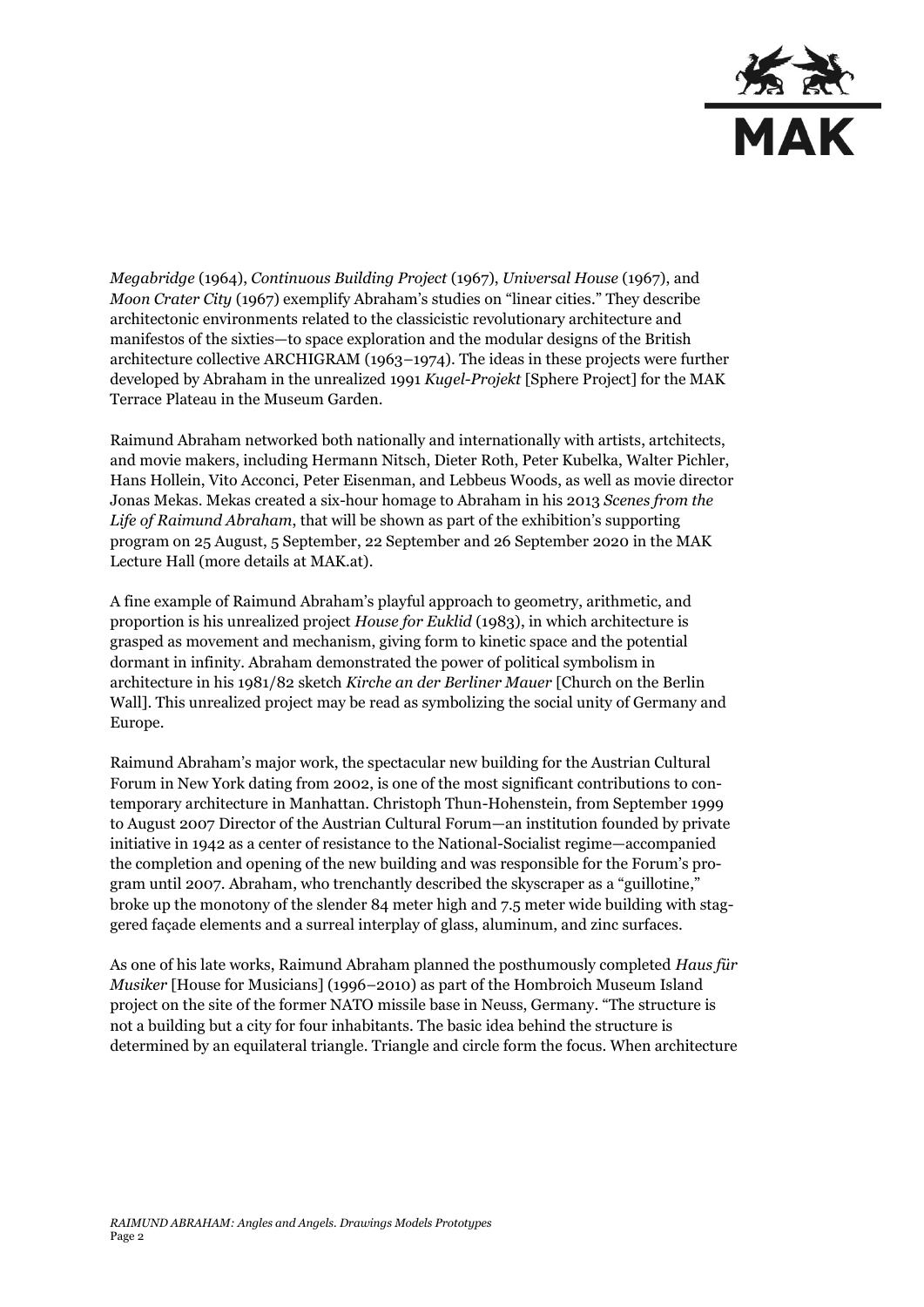

approaches sculpture, you get art," said Abraham of one of his last designs.

The exhibits in *RAIMUND ABRAHAM: Angles and Angels. Drawings Models Prototypes*  originate for the most part from the archive of Una Abraham, as well as from the collection of the Architekturzentrum Wien, the MAK Contemporary Art Collection, and a Viennese private collection.

Press photos of the exhibition are available for download at MAK.at/en/press.